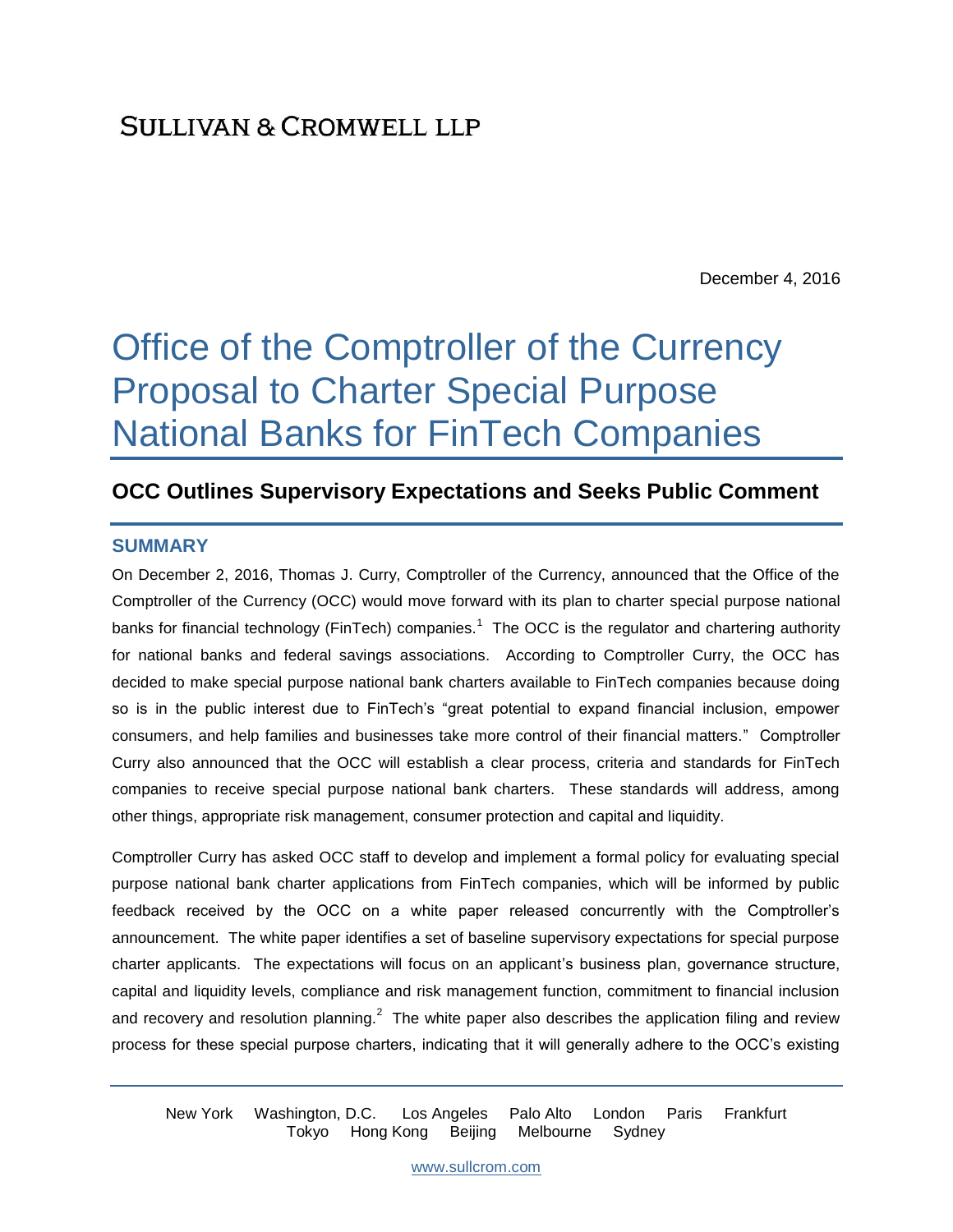procedures for full-service national bank charters. The OCC is seeking public comment on the white paper, including responses to a series of specific questions. The deadline for comment is January 15, 2017.

It is likely that many FinTech companies that seek special purpose charters would not take deposits. In part, this expectation is based on the desire for FinTech companies not to be subject to regulation under, among other things, the Bank Holding Company Act of 1956 (including its non-banking restrictions and the Volcker Rule) (BHC Act) and the requirements of the Community Reinvestment Act (CRA).

The OCC's announcement, which immediately drew a challenge from the New York State Department of Financial Services (NYSDFS), is likely to raise a number of issues. Among the principal issues will be (i) the actual willingness of the OCC to charter these new institutions, as the OCC has granted only one national bank charter in the last six years;  $3$  (ii) whether FinTech companies will be able to satisfy the OCC's supervisory expectations as a practical matter; (iii) whether the special purpose charter will provide enough benefit to FinTech companies to justify becoming subject to what is likely to be an intrusive and substantial federal regulatory regime; and (iv) the overall impact on consumers.

#### **BACKGROUND**

In August 2015, Comptroller Curry announced an initiative to develop a comprehensive framework to improve the OCC's ability to identify and understand trends and innovations in the financial services industry, as well as the evolving needs of financial services consumers. $^4$ 

As the first major step in this initiative, on March 31, 2016, the OCC released a white paper that set forth its perspective on supporting responsible innovation in the federal banking system.<sup>5</sup> The OCC hosted a Forum on Responsible Innovation in June 2016, during which Comptroller Curry reiterated that the OCC's efforts to encourage responsible innovation were not meant to stifle growth and innovation, but rather to start a dialogue with FinTech companies, large and small.<sup>6</sup> Most recently, on October 26, 2016, the OCC released its Responsible Innovation Framework, which sets forth a number of specific actions that the OCC will implement when evaluating innovative financial products, services and processes and their associated risks. As part of its Responsible Innovation Framework, the OCC announced that it would create a new Office of Innovation, which will begin operations in the first quarter of 2017.<sup>7</sup>

Comptroller Curry's announcement that the OCC has decided to move forward with chartering special purpose national banks for FinTech companies represents the latest and most far-reaching step in this initiative. Comptroller Curry said that the OCC's decision to make special purpose national bank charters available to FinTech companies is driven by three primary considerations:

 First, the OCC believes that it is in the public interest to do so. It is the OCC's stated view that FinTech companies, although not without some risks, have the potential to expand financial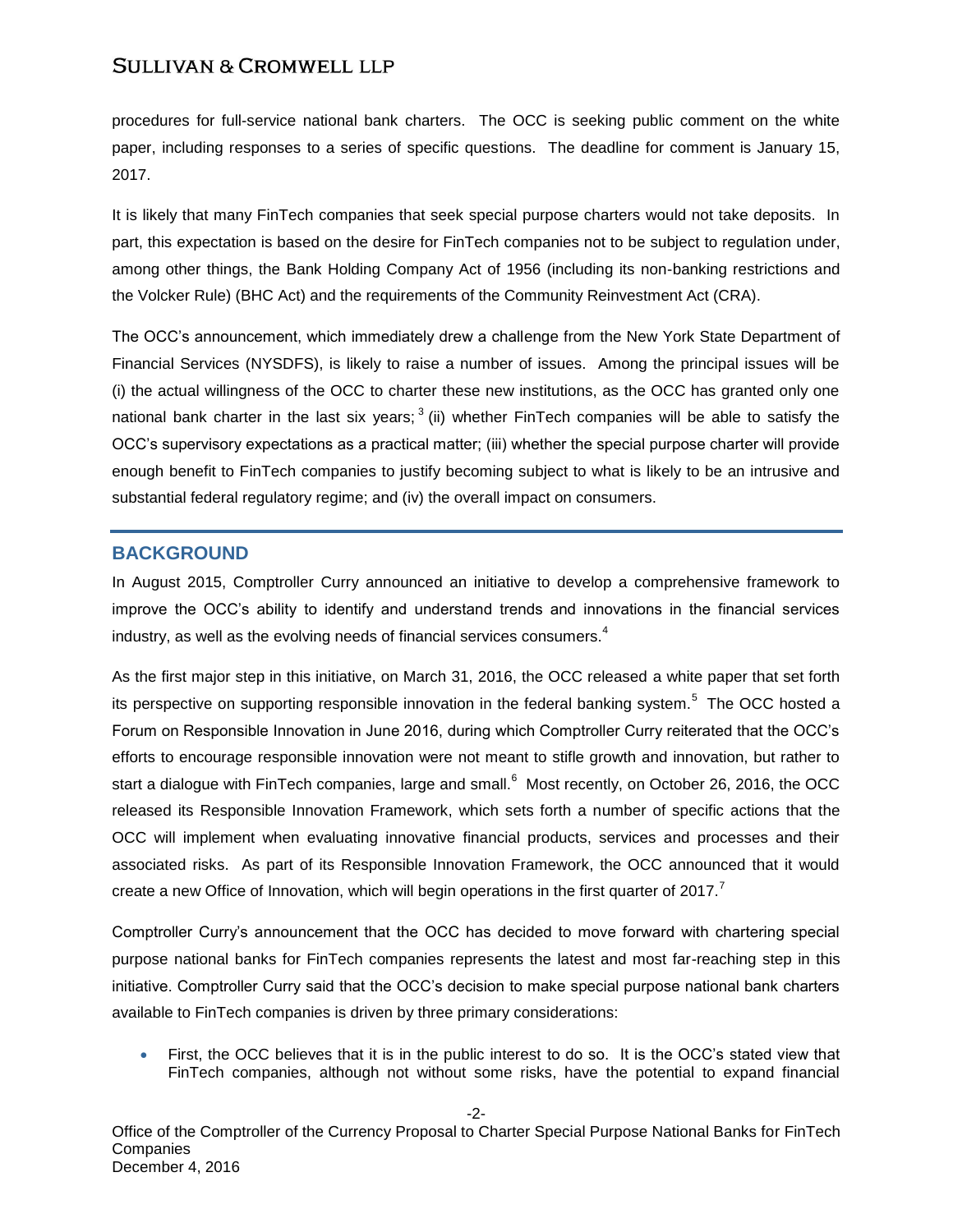inclusion, to empower consumers and to deliver financial products and services that meet the shifting needs of increasingly technology-oriented consumers.

- Second, the OCC believes that FinTech companies offering banking products and services should have the choice to become national banks if they wish to do so, in a manner that is aligned with the FinTech company's business model and strategy to serve its intended customers.
- Third, the OCC believes that having a clear process, criteria and standards for FinTech companies to become national banks will ensure that regulators and FinTech companies openly vet risks and will also ensure that the institutions that receive special purpose charters have a reasonable chance of success, appropriate risk management, effective consumer protection and strong capital and liquidity. Through this chartering process, the OCC will be able to fully explore how the proposed special purpose national bank's policies, procedures and practices are designed to protect individuals and small business customers.<sup>8</sup>

Comptroller Curry's announcement comes at a time when other financial regulators, in the U.S. and internationally, are considering a number of different regulatory frameworks and tools to address the risks and opportunities presented by FinTech companies and their products and services. On the same day as Comptroller Curry's announcement, Federal Reserve Governor Lael Brainard, speaking at the Federal Reserve's Conference on Financial Innovation, indicated that the Federal Reserve's approach towards FinTech is to engage FinTech companies through new channels, to encourage responsible innovation by balancing safety and soundness and consumer protections with the efficiencies and new value FinTech companies seek to deliver, and to promote financial inclusion for underbanked individuals, communities and businesses.<sup>9</sup> These themes are consistent with the priorities identified by Comptroller Curry in his announcement, as well as in the OCC's previously released Responsible Innovation Framework, but it is not clear that there is agreement between the OCC and the Federal Reserve as to the best approach to accomplish these objectives.

#### **CHARTERING AUTHORITY AND STATUTORY FRAMEWORK**

In the white paper, the OCC pointed to its authority to grant charters for special purpose national banks under the National Bank Act and the Home Owners' Loan Act.<sup>10</sup> The OCC intends to exercise its authority to grant special purpose national bank charters to FinTech companies that conduct at least one of the three core banking functions of receiving deposits, paying checks and lending money.<sup>11</sup> Although special purpose national banks, including FinTech companies that obtain a charter through the OCC's new process, may engage only in activities that are permissible for national banks, in his remarks, Comptroller Curry appeared to suggest a potential expansion of these activities as the economy and prevailing business practices evolve. The OCC views the National Bank Act as sufficiently adaptable to permit national banks, including special purpose national banks, to engage in new activities as part of the business of banking or to perform traditional banking activities in new ways.<sup>12</sup> Accordingly, as part of its application review process, the OCC intends to consider on a case-by-case basis the permissibility of a FinTech company's current and proposed activities.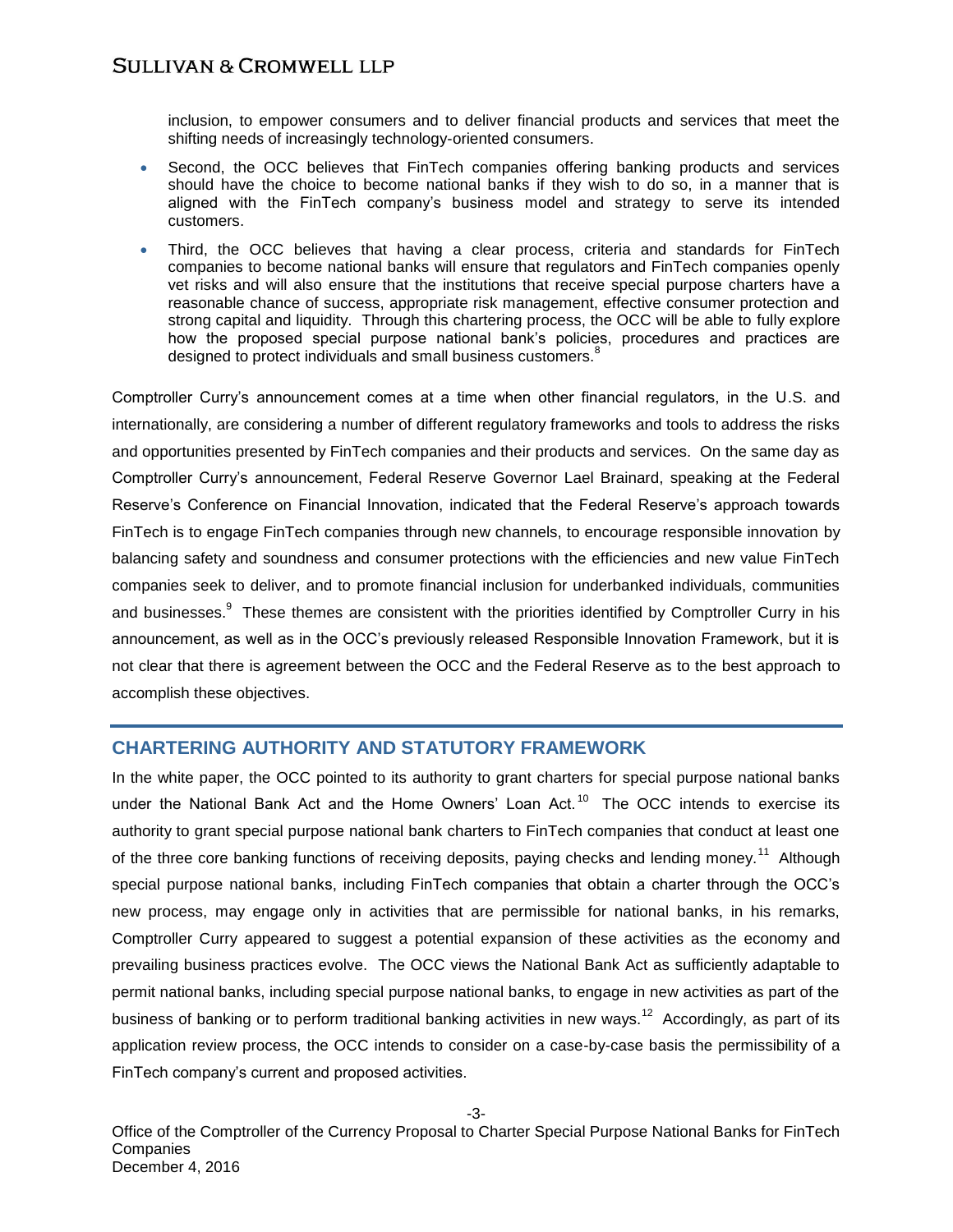The issuance of special purpose national bank charters is not an entirely new phenomenon. To date, special purpose national bank charters have been most commonly used to charter trust banks (although several years ago the OCC suspended the chartering of non-deposit taking trust-only banks) and credit card banks, and the OCC has chartered other types of special purpose institutions including bankers' banks, community development banks and cash management banks. Notably, however, with the exception of certain trust-only banks, these special purpose national banks typically take deposits, which subjects them to a number of other regulatory regimes, including supervision by the FDIC, regulation under the BHC Act (including the Volcker Rule) and the requirements of the CRA.  $^{13}$  As noted above, it is likely that many FinTech companies that seek special purpose charters would not take deposits, so these regulatory regimes would not apply. However, the OCC Paper does note that the OCC could impose requirements on an uninsured special purpose national bank as a condition for granting a charter that are similar to certain statutory requirements applicable to insured banks, if it deems the conditions appropriate based on the risks and business model of the institution.<sup>14</sup>

In recent years, the OCC has been reluctant to grant special purpose charters, at least in part because of the relatively underdeveloped insolvency regime that would apply to a non-deposit taking entity chartered by the OCC. In the aftermath of the financial crisis, the ability to provide for a predictable and orderly resolution of a failed entity has been recognized as a key element in mitigating the risks posed by the entity to its customers and counterparties and to the financial system as a whole. If a special purpose national bank does not take deposits and is not insured by the FDIC, the provisions in the Federal Deposit Insurance Act governing the receivership of insured depository institutions would not apply, and these entities are not eligible to be debtors under the Bankruptcy Code. Instead, they would be subject to receivership under the relatively limited provisions of the National Bank Act and related provisions. <sup>15</sup> Although the OCC has not placed an uninsured national bank into receivership since the Great Depression, it has acknowledged the need to articulate a process for such receiverships. <sup>16</sup> On September 13, 2016, the OCC released a proposed rule that sets forth a framework for liquidating uninsured national banks.<sup>17</sup> The OCC's proposed framework is substantially similar to the FDIC's established approach for placing insured depository institutions into receivership, and includes provisions relating to the appointment of a receiver (which could be the OCC or another governmental entity or third party), resources available to the receiver, public notice, handling and priority of claims, receiver powers related to fiduciary and custodial accounts, distributions to shareholders and the termination of receivership. In its release, the OCC acknowledged that this proposed receivership framework could be applicable to FinTech companies operating under a special purpose national bank charter, noting that the adoption of clear rules governing such receiverships could facilitate the use of these entities to conduct FinTech-related businesses.<sup>18</sup>

In addition, the OCC has previously made clear that the prior notice and approval requirements of the Change in Bank Control Act and the OCC's regulations promulgated thereunder apply to both insured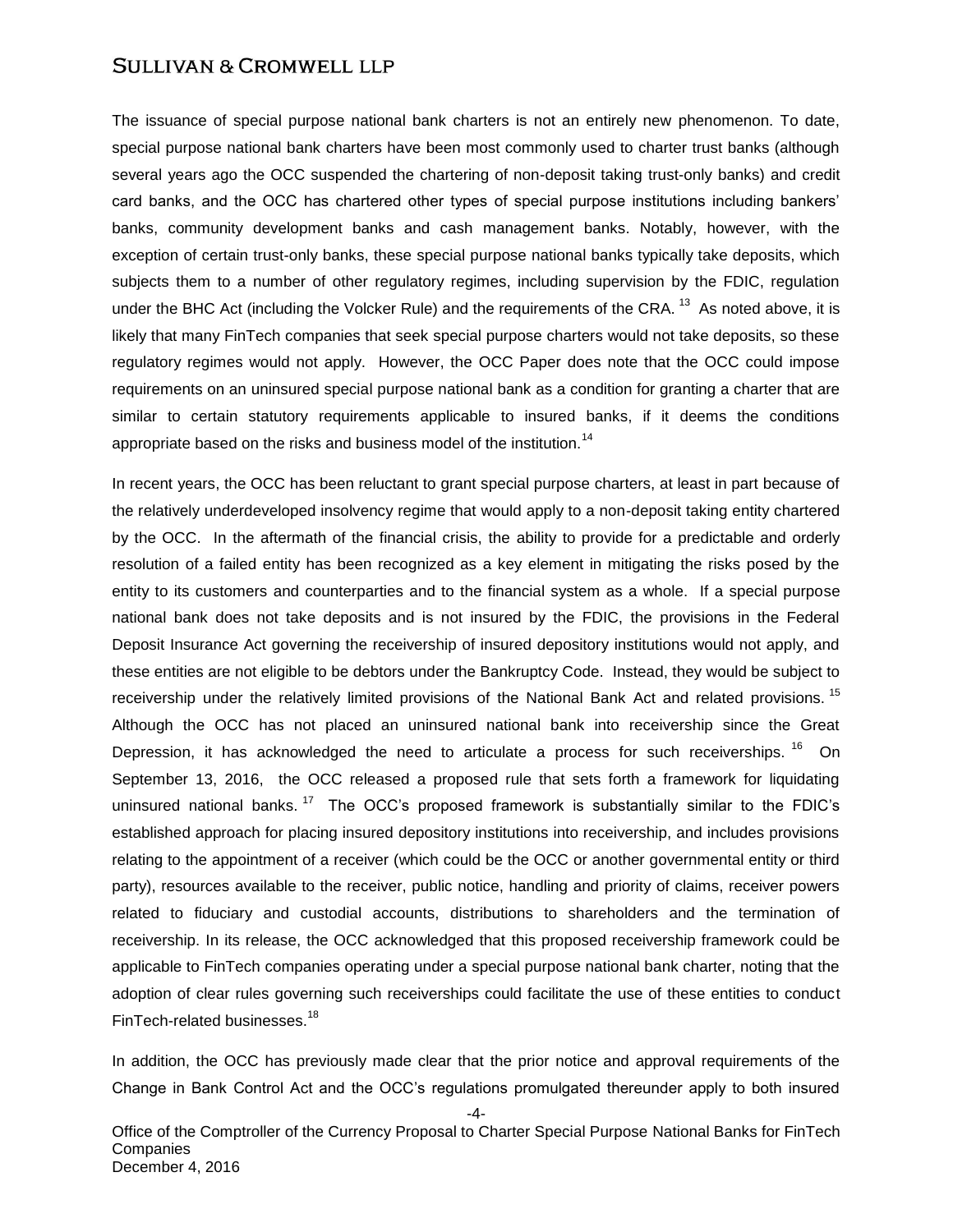and uninsured national banks, including uninsured special purpose national banks. Accordingly, persons that intend to acquire a controlling interest in a FinTech company operating under a special purpose national bank charter would need to comply with the prior notice and filing requirements of the Change in Bank Control Act, which require detailed disclosure of an applicant's personal financial and biographical information. These detailed disclosure requirements could give pause to financial investors considering a controlling investment in, or acquisition of, a FinTech company with a special purpose national bank charter and could discourage FinTech companies from applying for a special purpose charter if they already have such investors. $^{19}$ 

The Federal Reserve Act requires all national banks (other than those located in territories or insular possessions of the U.S.), including special purpose national banks, to become members of the Federal Reserve System. FinTech companies that receive a special purpose national bank charter would apply to become members of the Federal Reserve System by submitting an application to the appropriate Reserve Bank on Form FR 2030 and subscribing for the capital stock of the Reserve Bank.<sup>20</sup> As members of the Federal Reserve System, they would be subject to the statutes and regulations that apply to all Federal Reserve member banks, including the restrictions on affiliate transactions set forth in the Federal Reserve's Regulation W, 12 C.F.R. Part 223.

#### **COORDINATION WITH OTHER REGULATORS**

Special purpose national banks have the same status and attributes under federal law as full-service national banks.<sup>21</sup> Of particular note, national banks are entitled to the benefits of preemption under the National Bank Act with respect to usury, as Section 85 of the National Bank Act permits national banks to "export" interest rates permitted by the laws of the state in which the bank is located, notwithstanding the usury laws of the states in which the bank's borrowers are located. $^{22}$ 

Special purpose national banks are also subject to the same laws, regulation, examination, reporting requirements and ongoing supervision by the OCC as full-service national banks.<sup>23</sup> This includes compliance with the OCC's cybersecurity quidance,  $^{24}$  the requirements of the Bank Secrecy Act (BSA) and other federal anti-money laundering (AML) laws. <sup>25</sup> Some FinTech companies considering a special purpose national bank charter, particularly those that offer lending services, mobile payments and peerto-peer money transfer services, may already be subject to the BSA's reporting and compliance requirements, <sup>26</sup> and could benefit from having the OCC serve as a single regulator supervising the application of the BSA and related AML regulations to their business platforms on a daily basis. In addition, special purpose national banks that engage in consumer financial activities would generally be subject to supervision by the Consumer Financial Protection Bureau (CFPB), although the OCC would have exclusive supervisory and enforcement authority over special purpose national banks that are insured depository institutions and have assets of \$10 billion or less.  $27$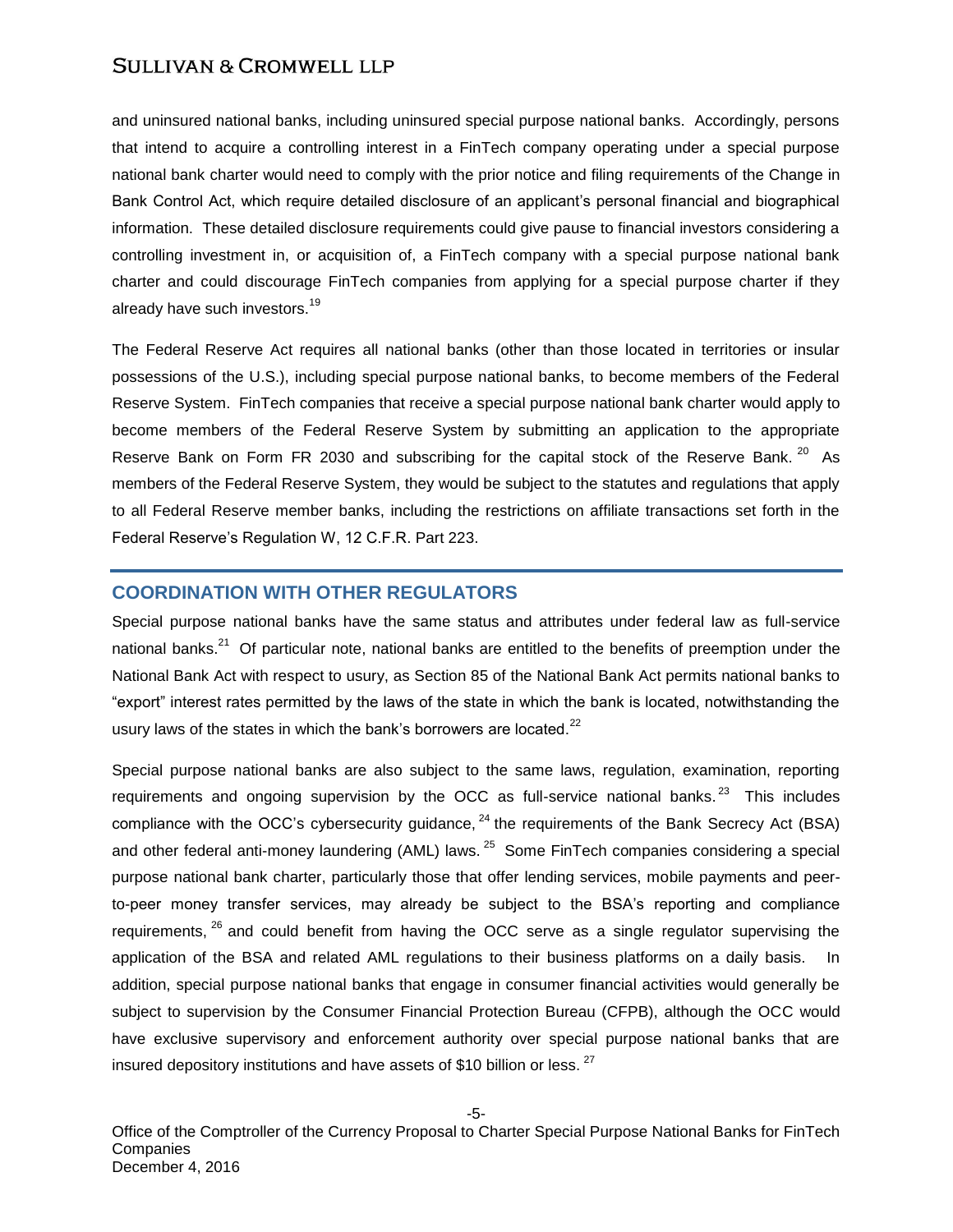In discussing the "hot button" preemption issue in his remarks, Comptroller Curry stated that, although state laws relating to licensing requirements would not apply to FinTech companies that obtain a special purpose national bank charter, charter recipients would still be required to follow other aspects of state law that apply to full-service national banks, including state laws relating to anti-discrimination, fair lending, debt collection, taxation, zoning, criminal law and torts.<sup>28</sup> Comptroller Curry specifically noted that state laws aimed at unfair or deceptive treatment of customers are not preempted and apply to all national banks, including special purpose national banks. $^{29}$ 

State regulators and others have voiced concern that FinTech companies may seek a special purpose national charter to circumvent applicable state regulation. Shortly following the OCC's announcement, Maria Vullo, the Superintendent of the NYSDFS, issued a statement in which she voiced the NYSDFS' opposition to the issuance of special purpose national charters for FinTech companies, and argued that "any reliance on a federal FinTech regulatory framework would be irresponsible if it were to ignore the states' historical role and longstanding expertise in [the consumer protection] arena."<sup>30</sup> In addition, state regulators, including the NYSDFS, have sought to step forward as the presumptive licensing and regulatory authority for certain types of FinTech businesses, such as virtual currency services, <sup>31</sup> a role that may be more limited if the OCC proposal is able to offer a more streamlined path to providing these services on a national basis.

#### **PROPOSED SUPERVISORY EXPECTATIONS AND CHARTERING PROCESS**

In its white paper, the OCC proposed a set of baseline supervisory expectations for applicants.<sup>32</sup> These expectations consist of the following:

*Robust, well-developed business plan:* The FinTech company seeking a special purpose charter must explain why it seeks a charter and provide significant detail about the proposed special purpose national bank's activities.<sup>33</sup> The business plan, covering a minimum of three years, should define the market that the proposed special purpose national bank plans to serve and enumerate the products and services it will provide, with appropriate progress metrics and realistic risk assessments from management. The OCC expects that a business plan will outline initial and future capital contributions and provide specific information about how the special purpose national bank intends to maintain and monitor appropriate capital levels. In addition, the business plan should describe the experience and expertise of the institution's proposed management and board of directors.<sup>34</sup>

*Governance structure:* The OCC expects that the risks and complexity of proposed products and services offered by the special purpose national bank will be addressed by an appropriate governance structure that is commensurate with the risk and complexity of its proposed products, services and activities. Applicants must demonstrate that they have the expertise, financial acumen and risk management framework required to ensure oversight over the safety and soundness of the special

Office of the Comptroller of the Currency Proposal to Charter Special Purpose National Banks for FinTech Companies December 4, 2016

-6-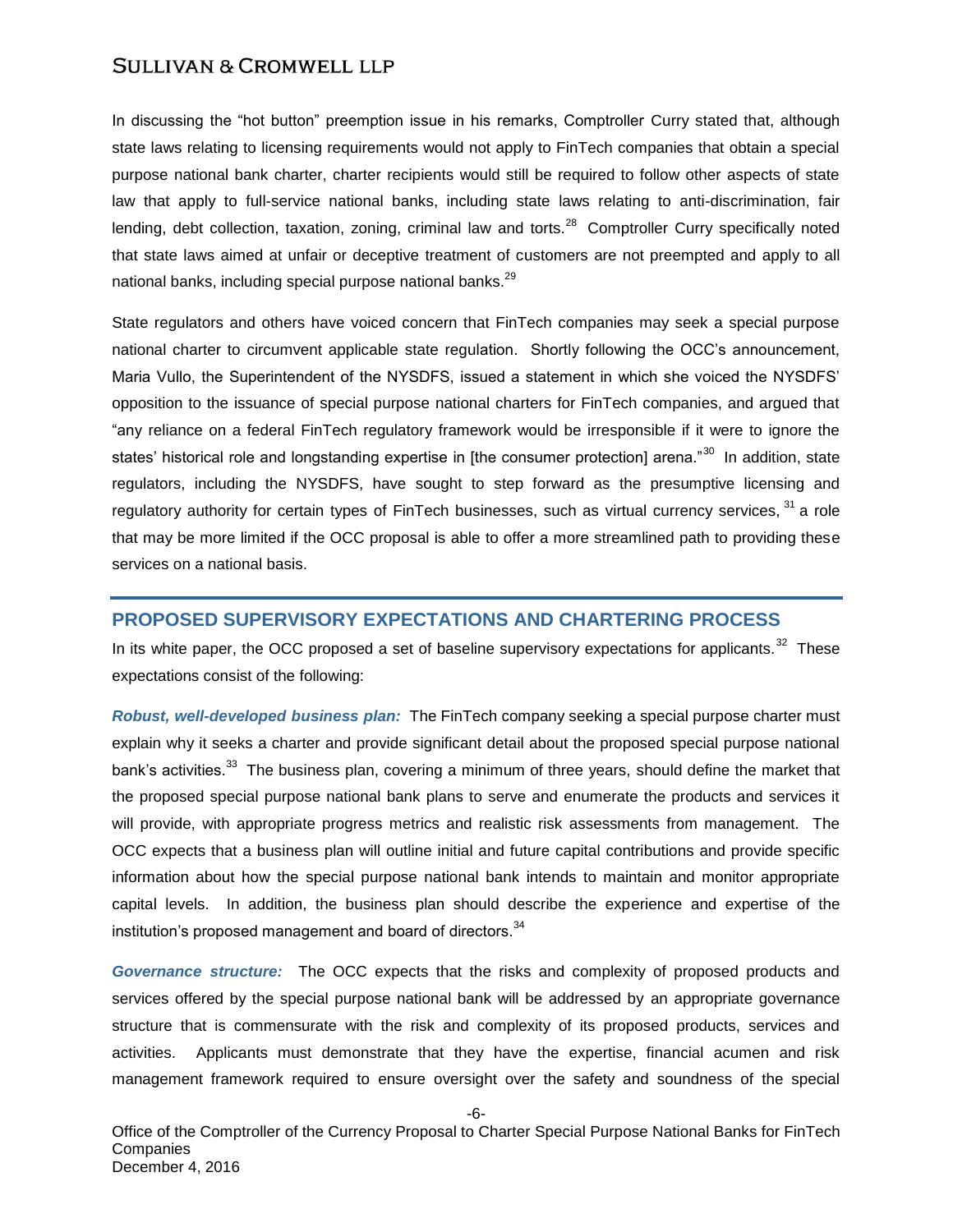purpose national bank.<sup>35</sup> In addition, the applicant's board of directors should play a prominent role in the institution's governance by participating in appropriate committees and being active in the implementation and maintenance of the risk management framework.

*Capital:* Minimum and ongoing capital levels at the proposed special purpose national bank must be commensurate with the risk and complexity of the bank's activities, both on- and off-balance sheet.<sup>36</sup> The OCC notes that applicants that conduct off-balance sheet activities would be subject to the OCC's minimum regulatory capital requirements, but that these minimum capital requirements may not adequately reflect the risks associated with these off-balance sheet activities. Accordingly, applicants are expected to propose a minimum level of capital that the proposed bank would meet or exceed at all times, and the OCC will also consider tailoring capital requirements applicable to applicants as necessary to adequately reflect each applicant's risks, to the extent consistent with applicable law.  $37$  Aside from meeting quantitative capital requirements, qualitative factors the OCC will apply to evaluate the institution's capital adequacy include the scope and nature of the applicant's proposed activities, quality of management, funds management, ownership, operating procedures and controls, asset quality, earnings and their retention, risk diversification and strategic planning.  $38$ 

*Liquidity:* Minimum and ongoing liquidity for both operating and contingent obligations must be commensurate with the risk and complexity of the applicant's activities. Targeted areas of liquidity for OCC examination will include (i) projected funding sources, needs and costs; (ii) net cash flow and liquid asset positions; (iii) projected borrowing capacity; (iv) highly liquid asset and collateral positions; (v) requirements for unfunded commitments; and (vi) the adequacy of contingency funding plans.<sup>39</sup>

*Compliance risk management:* An applicant must demonstrate to the OCC that it has a culture of compliance including a top-down, enterprise-wide commitment to understanding and complying with applicable law and regulation.<sup>40</sup> An applicant's compliance program should be designed to meet the requirements of the Bank Secrecy Act and other federal anti-money laundering regulations. In addition, applicants should have a consumer compliance program in place that ensures fair treatment of customers, fair access to financial services and compliance with the Federal Trade Commission's and the Consumer Financial Protection Bureau's consumer protection regulations. The OCC acknowledges that this compliance risk management standard could raise novel issues when applied to a FinTech company's business model, due to the nature of the innovative products, services and activities offered by FinTech companies. Accordingly, the OCC will on a case-by-case basis consider how innovative elements of a FinTech business model may affect the proposed special purpose national bank's compliance risk profile. $41$ 

*Financial Inclusion:* Special purpose national banks that do not take deposits will not be subject to the CRA. However, the OCC expects that special purpose national banks will be guided by principles that encourage fair access to financial services and goals to meet the credit needs of the bank's entire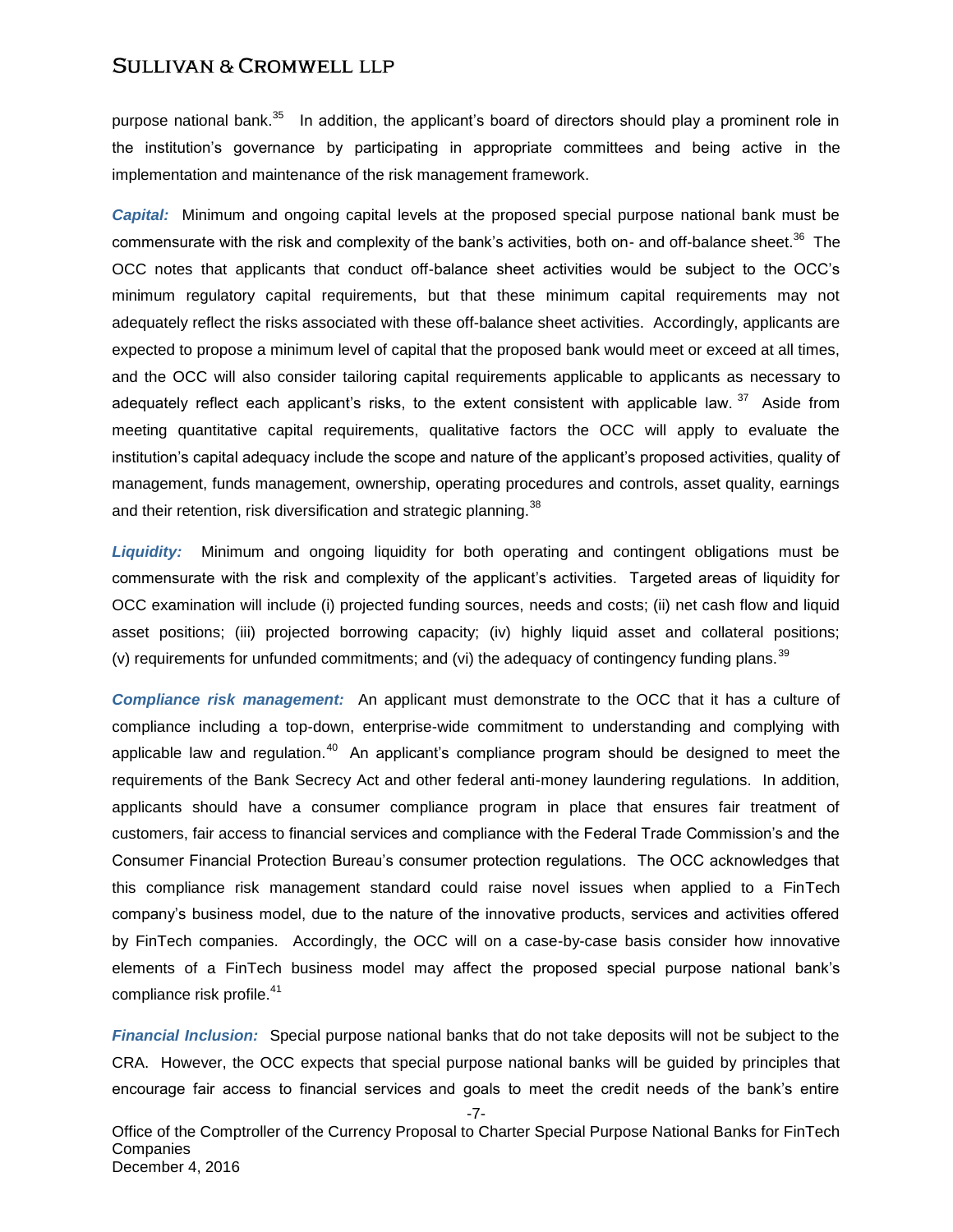community.<sup>42</sup> Accordingly, in their business plans, applicants that engage in lending activities need to demonstrate a commitment to financial inclusion, with the nature of the commitment depending on the entity's business model and the types of loan products or services it intends to provide.

*Recovery and exit strategies; resolution plan and authority:* An applicant's business plan must include alternative business and recovery strategies to address various best-case and worst-case scenarios. The OCC expects to see specific financial or other risk triggers that would prompt the applicant's board and management to make a determination to unwind the institution in an organized fashion. Management must consider severe financial stress and how it may affect the proposed special purpose national bank, and have an attendant framework for options for the bank to remain viable under such stress. Material changes to the bank's size, risk profile, activities, complexity and external threats should be integrated into the risk governance and compliance framework. The OCC may also require that an applicant have a clear exit strategy in addition to plans to remain a viable entity under stressed conditions.<sup>43</sup>

The white paper notes that the OCC will generally apply its standard process for reviewing and making decisions on charter applications submitted by FinTech companies. Under this process, the OCC's Licensing Department will review and process applications, applying the baseline supervisory expectations described above, to determine whether the proposed special purpose national bank will have a reasonable chance of success, will be operated in a safe and sound manner, will provide fair access to financial services, will ensure compliance with laws and regulations, will promote fair treatment of customers and will foster healthy competition. The OCC recommends that potential charter applicants carefully review the full description of the chartering process set forth in the OCC's Comptroller Licensing Manual and notes that the OCC's newly formed Office of Innovation can be an important resource to FinTech companies interested in exploring the possibility of a special purpose national bank charter.<sup>44</sup>

The OCC has requested public feedback on all aspects of the white paper, and the white paper lists a series of specific questions for which the OCC is soliciting public responses. Comments must be submitted by January 15, 2017. $45$ 

#### **OBSERVATIONS**

The white paper raises, both directly and implicitly, a number of issues and questions about the standards to be applied to special purpose national bank charters for FinTech companies, and whether they will ultimately be a useful and effective way for FinTech companies to organize their business activities. The white paper alludes to some of these issues in its enumerated list of questions, but they also include the following:

 Will the OCC actually be willing to charter these institutions, or, alternatively, can FinTech companies meet the OCC's standards as a practical matter? Many FinTech companies have

-8-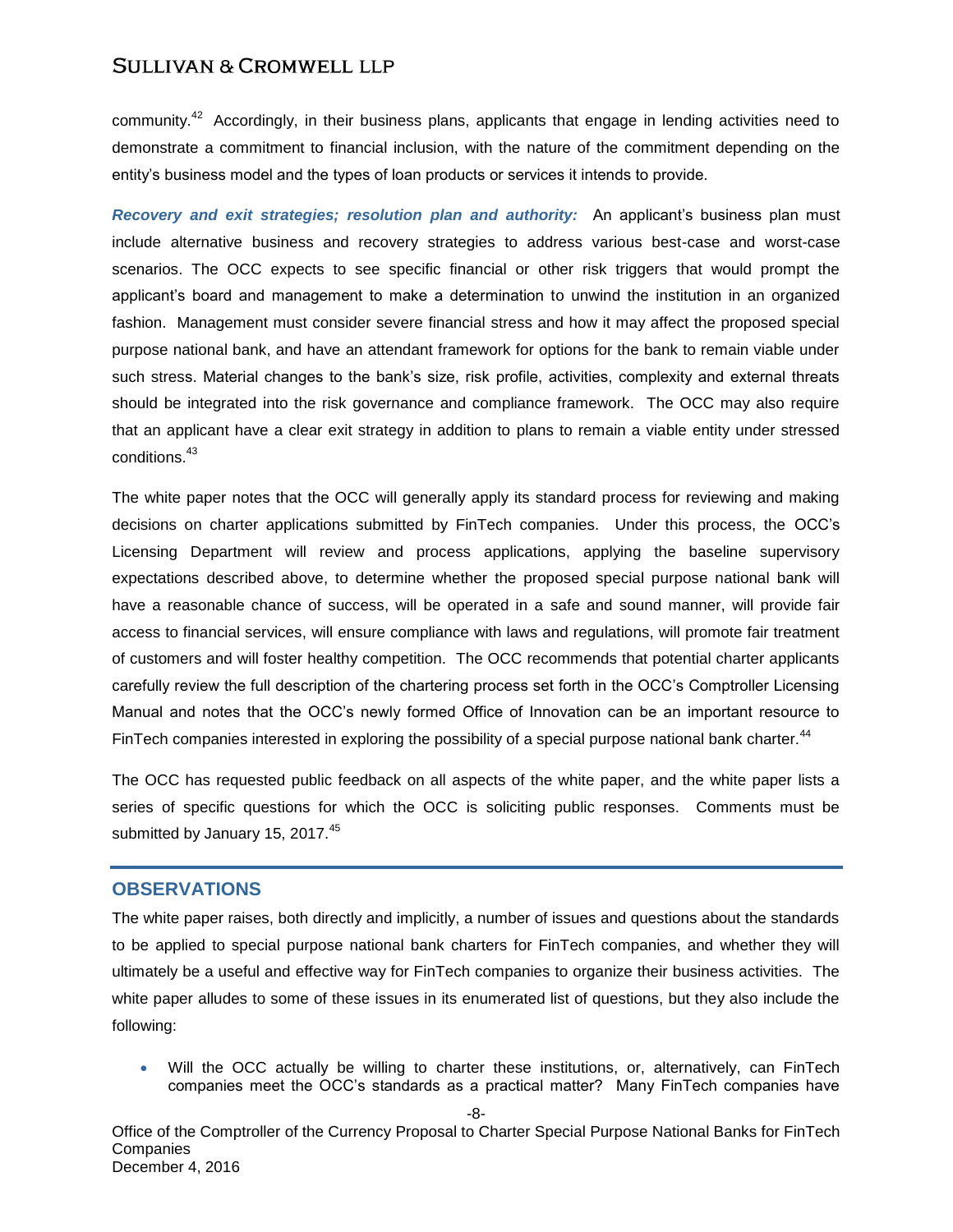very narrow and undiversified business models similar to those for which banking regulators have expressed considerable concern in the past. In addition, startup or early-stage FinTech companies may not be able to satisfy many of the OCC's baseline supervisory standards. Furthermore, the OCC's willingness to charter these institutions will likely depend on the level of continued commitment the OCC's executive management demonstrates towards Comptroller Curry's responsible innovation initiative following the end of his term in April 2017.

- Will the special purpose charter provide enough benefit to FinTech companies to justify what is likely to be an intrusive and substantial federal regulatory regime? Preemption of licensing and similar requirements, along with the ability to export interest rates, would be substantial benefits to FinTech companies. The special purpose charter itself could serve as an enhancement to reputation and credibility with customers and the marketplace. However, the baseline supervisory standards – including capital and liquidity, expectations for management personnel and compliance risk management – coupled with any conditions to charter approval, could be costly and difficult to implement. Additional limitations would apply to special purpose charters, including OCC lending limits.<sup>46</sup>
- What will the capital and liquidity requirements for special purpose charters be? The OCC indicates the need for flexibility in light of varying FinTech business models, but does not provide any indication of how it will ultimately decide these requirements other than noting that the OCC's minimum capital requirements may apply.<sup>4</sup>
- What kind of conditions and limitations could be imposed in connection with charter approval, and how burdensome would they be? The OCC has historically included a variety of conditions and limitations in its approval orders and operating agreements for new charters or banks that have undergone changes in control. It is not clear how burdensome those conditions or limitations could be. The white paper does suggest that CRA-like requirements could be imposed for special purpose charters that are not subject to the CRA, and it seems clear that some form of tailored financial inclusion commitment would be required.
- What, if anything, would be the overall impact on consumers? For the most part, consumers served by a special purpose charter should be protected by the same consumer protection laws that apply to nonbank providers, particularly for lending activities. Federal preemption generally does not apply to state consumer protection laws.
- For proposals for special purposes charters that include taking deposits, will the FDIC be willing to grant approval for the required deposit insurance? Historically the FDIC has been reluctant to grant approval for deposit insurance to institutions with narrow and undiversified business models, and have imposed special capital and "source of strength" requirements.
- Can pure payment processors and virtual currency businesses utilize the special purpose charter? It is not clear whether payments processing and virtual currency businesses would be deemed as engaging in one of the three core banking functions of receiving deposits, paying checks and lending money.
- Would the Federal Reserve permit discount window borrowing access to FinTech companies operating under a special purpose national bank charter? While it is likely that many FinTech companies that seek special purpose charters would not take deposits, the Federal Reserve's discount window programs are generally open to depository institutions that maintain transaction accounts or non-personal time deposits, subject to reserve requirements. <sup>48</sup> It is not clear whether the Federal Reserve would distinguish between full-service national banks that take deposits and deposit-taking FinTech companies operating under a special purpose national bank charter with respect to access to its discount window programs.
- How will OCC assessments be calculated? The white paper does not contain guidance on how the OCC will calculate this cost, or how these assessments will compare to state licensing fees.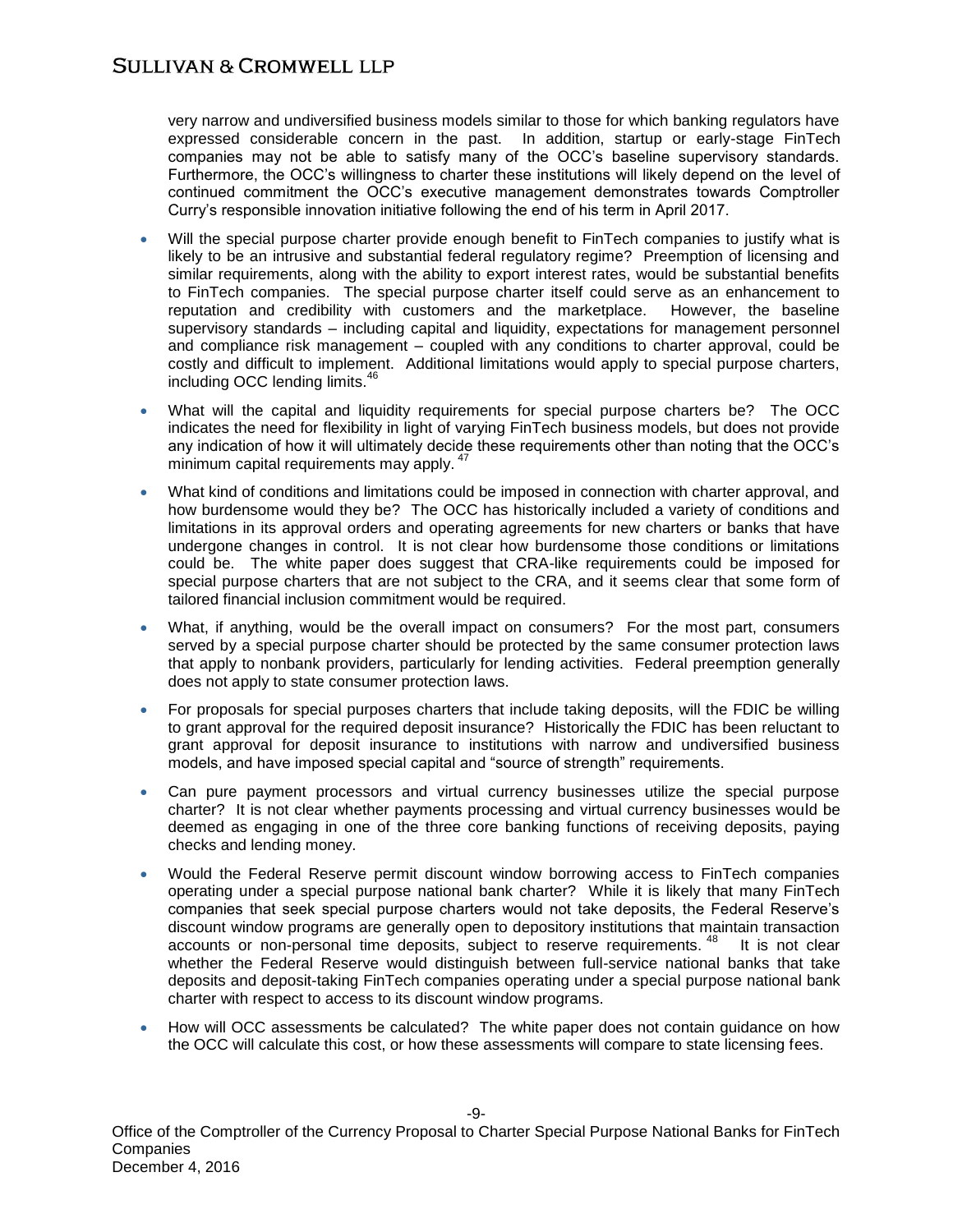Will the disclosure requirements imposed by the Change in Bank Control Act deter financial investors, including hedge funds, private equity funds and venture capital funds, from making a controlling investment in, or acquisition of, a FinTech company with a special purpose national bank charter? In addition, will these disclosure requirements discourage FinTech companies from applying for a special purpose charter if they already have such investors?

These questions and issues, and likely many others, will be the subject of extensive public comment.

Many questions, however, will only be answered through the application process.

\* \* \*

Copyright © Sullivan & Cromwell LLP 2016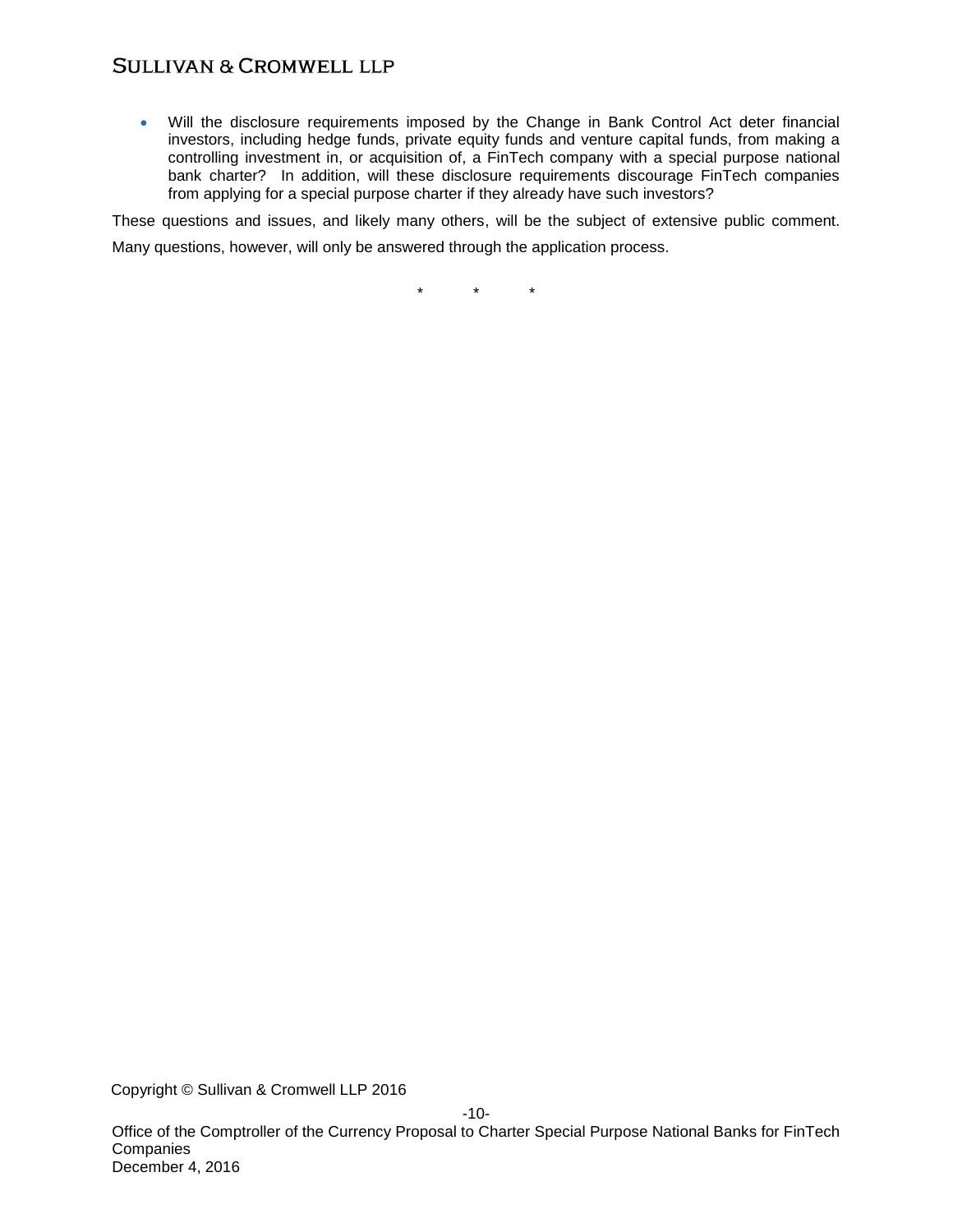#### **ENDNOTES**

- <sup>1</sup> Remarks by Thomas J. Curry, Comptroller of the Currency, at the Georgetown University Law Center (Dec. 2, 2016), *available at* [https://www.occ.gov/news-issuances/speeches/2016/pub](https://www.occ.gov/news-issuances/speeches/2016/pub-speech-2016-152.pdf)[speech-2016-152.pdf.](https://www.occ.gov/news-issuances/speeches/2016/pub-speech-2016-152.pdf)
- <sup>2</sup> OCC, *Exploring Special Purpose National Bank Charters for Fintech Companies* (Dec. 2, 2016), *available at* [https://www.occ.gov/topics/bank-operations/innovation/special-purpose-national](https://www.occ.gov/topics/bank-operations/innovation/special-purpose-national-bank-charters-for-fintech.pdf)[bank-charters-for-fintech.pdf](https://www.occ.gov/topics/bank-operations/innovation/special-purpose-national-bank-charters-for-fintech.pdf) ("*OCC White Paper*").
- 3 FDIC, *Details and Financials – Institution Directory*, *available at* [https://www5.fdic.gov/idasp/advSearchLanding.asp.](https://www5.fdic.gov/idasp/advSearchLanding.asp)
- <sup>4</sup> Remarks by Thomas J. Curry, Comptroller of the Currency, Before the Federal Home Loan Bank of Chicago (Aug. 7, 2015), *available at* [https://www.occ.gov/news-issuances/speeches/2015/pub](https://www.occ.gov/news-issuances/speeches/2015/pub-speech-2015-111.pdf)[speech-2015-111.pdf.](https://www.occ.gov/news-issuances/speeches/2015/pub-speech-2015-111.pdf)
- <sup>5</sup> OCC, *Supporting Responsible Innovation in the Federal Banking System: An OCC Perspective* (Mar. 31, 2016)*, available at* [http://occ.gov/publications/publications-by-type/other-publications](http://occ.gov/publications/publications-by-type/other-publications-reports/pub-responsible-innovation-banking-system-occ-perspective.pdf)[reports/pub-responsible-innovation-banking-system-occ-perspective.pdf.](http://occ.gov/publications/publications-by-type/other-publications-reports/pub-responsible-innovation-banking-system-occ-perspective.pdf)
- $6$  Remarks by Thomas J. Curry, Comptroller of the Currency, Before the OCC Forum on "Supporting Responsible Innovation in the Federal Banking System" (June 23, 2016), *available at* [https://www.occ.gov/news-issuances/speeches/2016/pub-speech-2016-74.pdf.](https://www.occ.gov/news-issuances/speeches/2016/pub-speech-2016-74.pdf)
- <sup>7</sup> OCC, *Recommendations and Decisions for Implementing a Responsible Innovation Framework* (Oct. 26, 2016), *available at* [https://occ.gov/topics/bank-operations/innovation/recommendations](https://occ.gov/topics/bank-operations/innovation/recommendations-decisions-for-implementing-a-responsible-innovation-framework.pdf)[decisions-for-implementing-a-responsible-innovation-framework.pdf.](https://occ.gov/topics/bank-operations/innovation/recommendations-decisions-for-implementing-a-responsible-innovation-framework.pdf)
- <sup>8</sup> Remarks by Thomas J. Curry, Comptroller of the Currency, at the Georgetown University Law Center (Dec. 2, 2016), *available at* [https://www.occ.gov/news-issuances/speeches/2016/pub](https://www.occ.gov/news-issuances/speeches/2016/pub-speech-2016-152.pdf)[speech-2016-152.pdf.](https://www.occ.gov/news-issuances/speeches/2016/pub-speech-2016-152.pdf)
- <sup>9</sup> Remarks by Lael Brainard, Member of the Board of Governors of the Federal Reserve System, at the Conference on Financial Innovation at the Board of Governors of the Federal Reserve System (Dec. 2, 2016), *available at* [https://www.federalreserve.gov/newsevents/speech/](https://www.federalreserve.gov/newsevents/speech/brainard20161202a.pdf) [brainard20161202a.pdf.](https://www.federalreserve.gov/newsevents/speech/brainard20161202a.pdf)
- <sup>10</sup> *OCC White Paper* at 3.
- $11$  *Id.*
- $12$  *Id.* at 4.
- <sup>13</sup> *Id.* at 6*.*
- $14$  *Id.*
- <sup>15</sup> 12 U.S.C. Chapter 2, Subchapters XIII and XIV.
- <sup>16</sup> *Receiverships for Uninsured National Banks*, 81 Fed. Reg. 177 (Sept. 13, 2016), *available at* <https://www.gpo.gov/fdsys/pkg/FR-2016-09-13/pdf/2016-21846.pdf>*.* As of May 2016, the OCC supervises 52 uninsured national banks.
- <sup>17</sup> *Id.* The comment period to the OCC's proposed receivership rule expired on November 14, 2016.
- $18$  *Id.*
- <sup>19</sup> OCC, *Comptroller's Licensing Manual, Change in Bank Control* (Jan. 2007), *available at* [https://occ.gov/publications/publications-by-type/licensing-manuals/cbca.pdf.](https://occ.gov/publications/publications-by-type/licensing-manuals/cbca.pdf)
- $^{20}$  12 U.S.C. §222.
- <sup>21</sup> *OCC White Paper* at 5-6.

-11-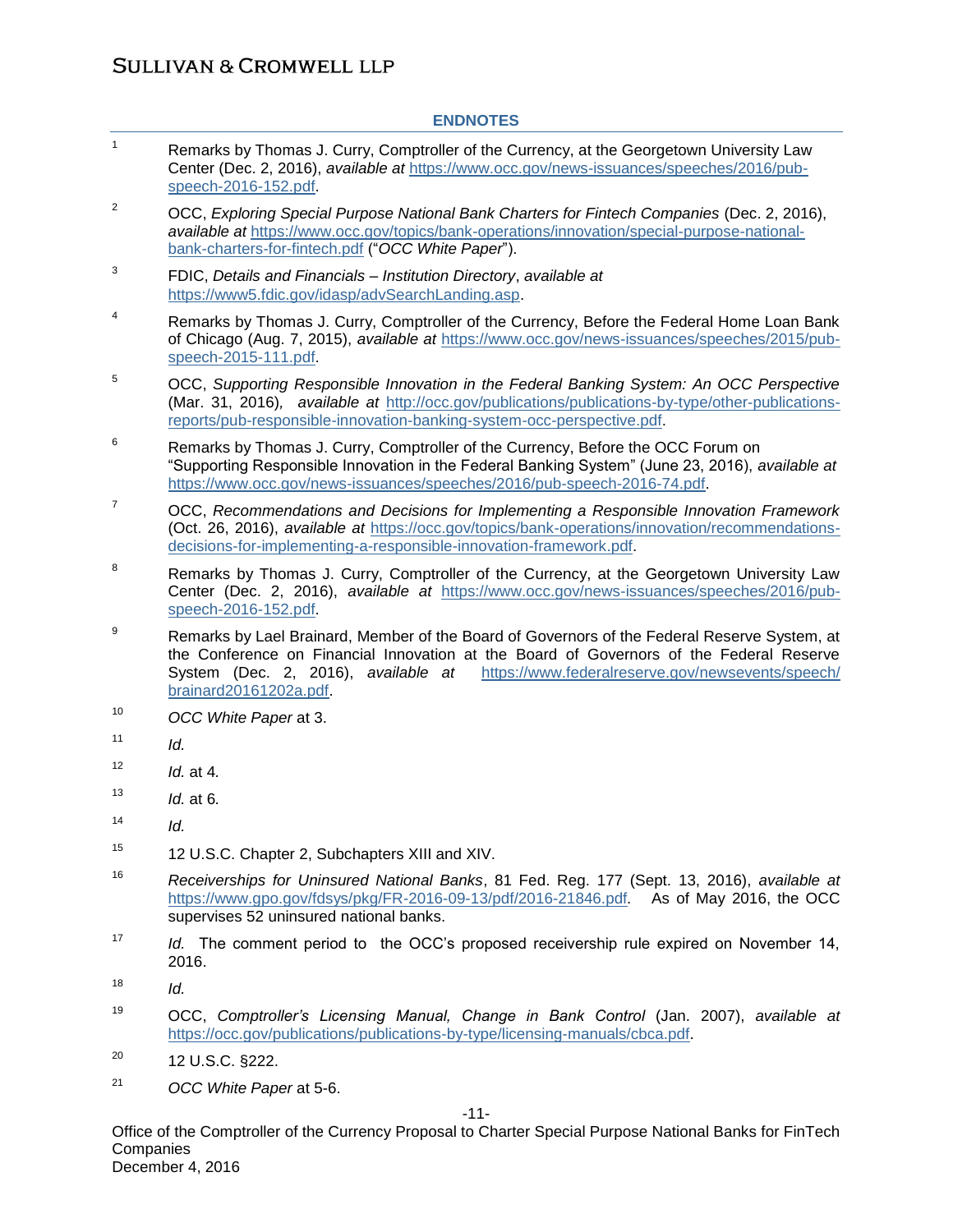#### **ENDNOTES (CONTINUED)**

- <sup>22</sup> 12 U.S.C. §85. While FinTech companies operating under a special purpose national bank charter would presumably be entitled to the benefits of preemption under Section 85 of the National Bank Act, there is a question of whether purchasers of debt originated by special purpose national banks would be entitled to these same benefits. *See Madden v. Midland Funding, LLC*, 786 F.3d 246 (2<sup>nd</sup> Cir. 2015).
- <sup>23</sup> *OCC White Paper* at 5-6.
- <sup>24</sup> OCC, Bulletin 2015-31 (Jun. 2015), *available at* [https://www.occ.treas.gov/news](https://www.occ.treas.gov/news-issuances/bulletins/2015/bulletin-2015-31.html)[issuances/bulletins/2015/bulletin-2015-31.html.](https://www.occ.treas.gov/news-issuances/bulletins/2015/bulletin-2015-31.html)
- <sup>25</sup> *OCC White Paper* at 5-6.
- <sup>26</sup> The BSA (31 U.S.C. §5311 *et seq*) applies to "financial institutions," which are defined to include banks as well as certain other entities including money service businesses and loan companies.
- <sup>27</sup> *OCC White Paper* at 7-8. The CFPB has exclusive supervisory authority and primary enforcement authority over special purpose national banks that are insured depository institutions and have assets greater than \$10 billion. The OCC generally has exclusive supervisory and enforcement authority over special purpose national banks that are insured depository institutions and have assets of \$10 billion or less. The CFPB would supervise uninsured special purpose national banks engaged in certain consumer financial activities, regardless of their total asset size.
- <sup>28</sup> Remarks by Thomas J. Curry, Comptroller of the Currency, at the Georgetown University Law Center (Dec. 2, 2016), *available at* [https://www.occ.gov/news-issuances/speeches/2016/pub](https://www.occ.gov/news-issuances/speeches/2016/pub-speech-2016-152.pdf)[speech-2016-152.pdf.](https://www.occ.gov/news-issuances/speeches/2016/pub-speech-2016-152.pdf)
- <sup>29</sup> *Id.*
- <sup>30</sup> Statement by NYSDFS Superintendent Maria T. Vuollo Regarding the OCC Special Purpose National Bank Charters for FinTech Companies (Dec. 2, 2016), *available at* [http://www.dfs.ny.gov/about/press/pr1612021.htm.](http://www.dfs.ny.gov/about/press/pr1612021.htm)
- <sup>31</sup> 23 C.R.R.-NY I Part 200.
- <sup>32</sup> *OCC White Paper* at 8.
- $^{33}$  *Id.*
- <sup>34</sup> *Id.* at 9. The OCC White Paper does not discuss whether any parent company will be obligated to serve as a "source of strength" for the special purpose national bank, which is required of bank holding companies. Capital and liquidity maintenance agreements, which replicate the source of strength obligation, have been used by banking regulators in similar contexts.
- $^{35}$  *Id.*
- $^{36}$  *Id.*
- <sup>37</sup> In recent years, the small number of *de novo* banks that have been chartered have been required to commit to capital levels above "well capitalized" standards.
- <sup>38</sup> *OCC White Paper* at 10.
- $^{39}$  *Id.*
- <sup>40</sup> *Id.* at 11.
- $^{41}$  *Id.*
- <sup>42</sup> *Id.* at 12.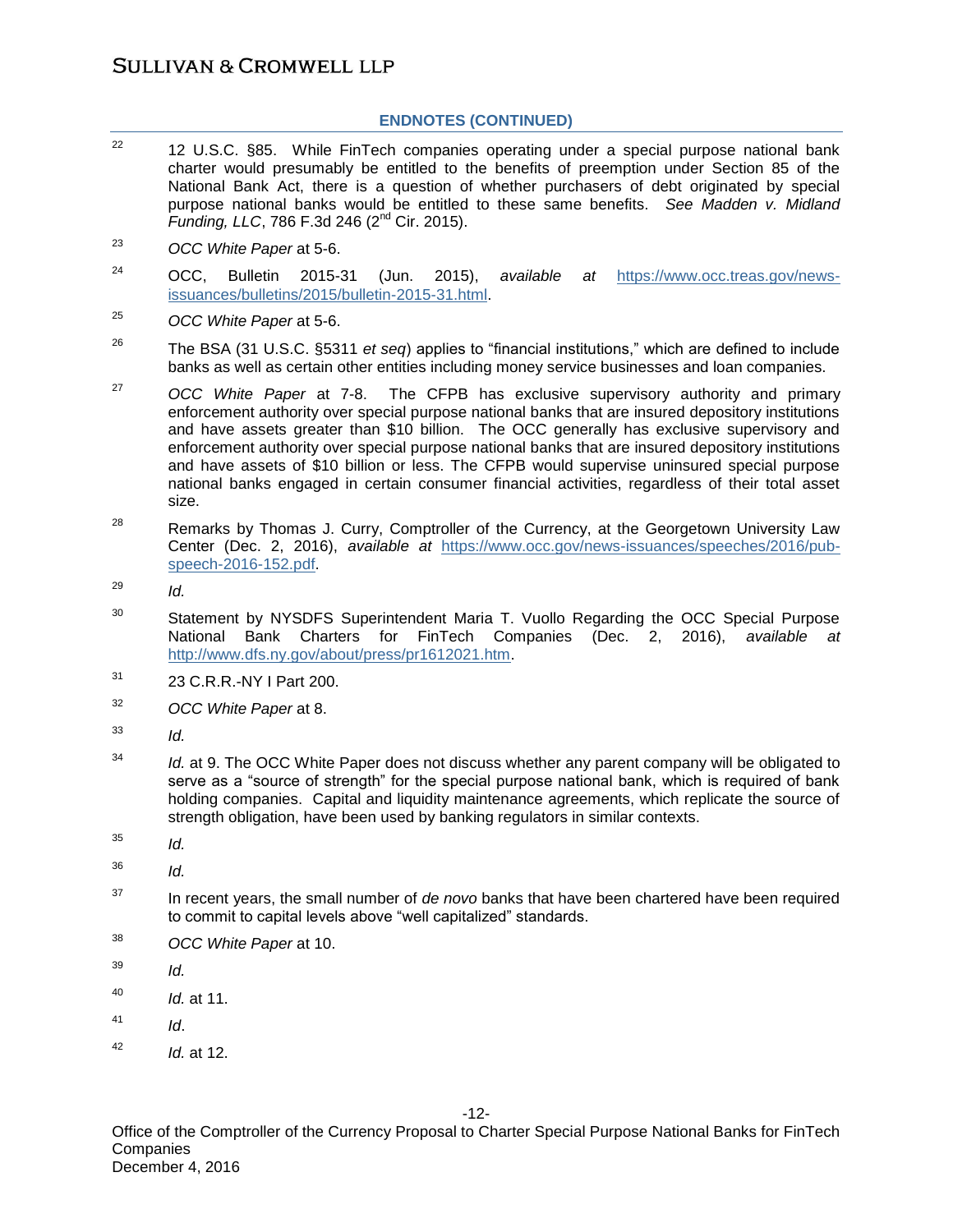#### **ENDNOTES (CONTINUED)**

- <sup>43</sup> *Id.* at 13. These requirements are drawn from the requirements that would be applicable to national banks under the OCC's recovery planning rule (Appendix E to 12 C.F.R. Part 30), and experience gained in resolution planning requirements that apply to insured depository institutions and bank holding companies with over \$50 billion in total consolidated assets.
- <sup>44</sup> *Id.* at 13-14.
- <sup>45</sup> *Id.* at 15.
- <sup>46</sup> Comptroller Curry makes clear in his remarks that the special purpose charter is not intended to provide an avenue for regulatory arbitrage. He further notes that granting charters to FinTech companies should not create a competitive disadvantage to banks because FinTech companies are *already* competing with them*.*
- $47$  The national bank charter has certain formation and governance requirements that can be somewhat rigid, including with respect to capital structure, as compared to other forms of legal entity (e.g., limited liability companies). The capital requirements for special purpose charters may also limit more exotic capital structures.
- <sup>48</sup> 12 C.F.R. Part 201.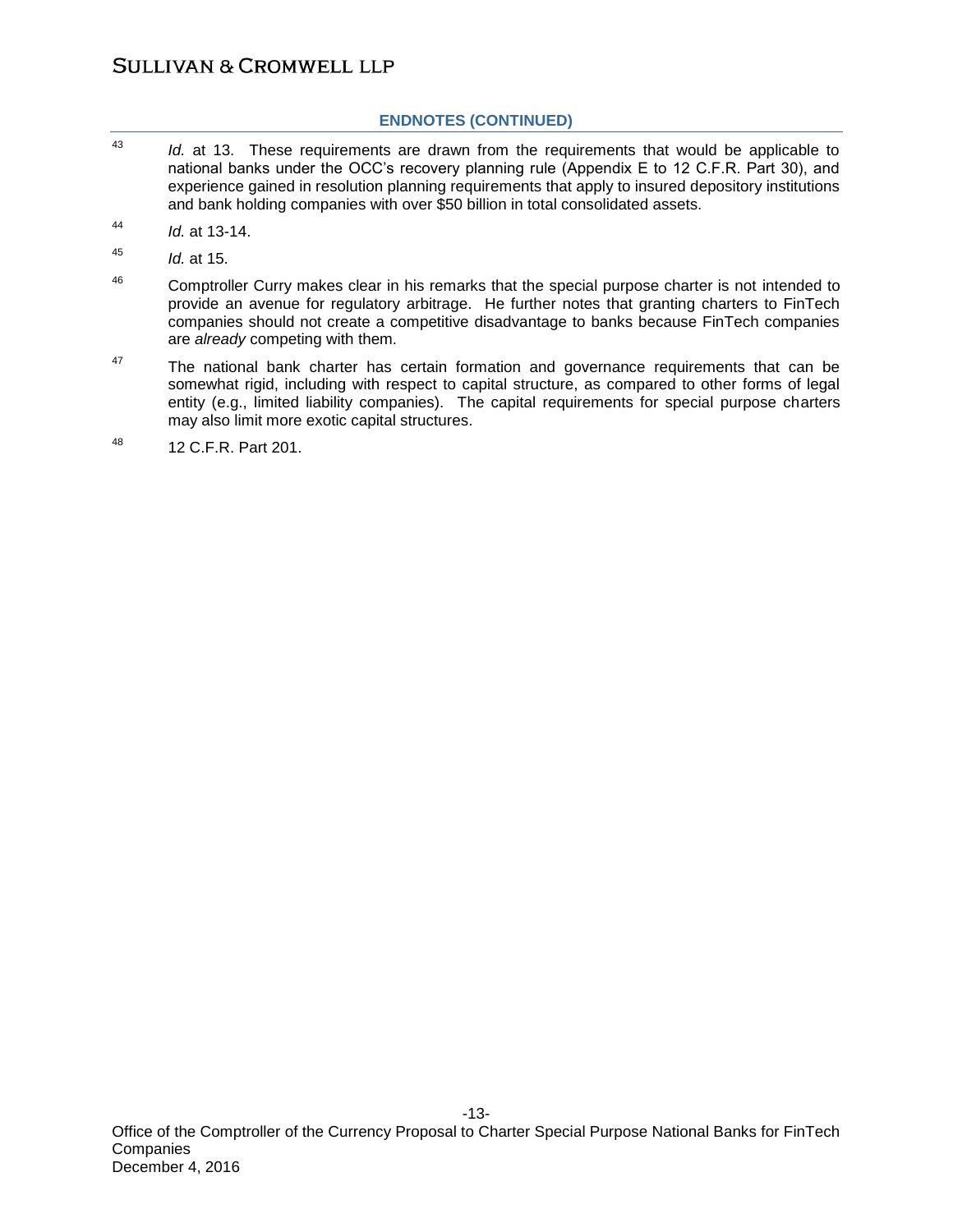#### **ABOUT SULLIVAN & CROMWELL LLP**

Sullivan & Cromwell LLP is a global law firm that advises on major domestic and cross-border M&A, finance, corporate and real estate transactions, significant litigation and corporate investigations, and complex restructuring, regulatory, tax and estate planning matters. Founded in 1879, Sullivan & Cromwell LLP has more than 875 lawyers on four continents, with four offices in the United States, including its headquarters in New York, three offices in Europe, two in Australia and three in Asia.

#### **CONTACTING SULLIVAN & CROMWELL LLP**

This publication is provided by Sullivan & Cromwell LLP as a service to clients and colleagues. The information contained in this publication should not be construed as legal advice. Questions regarding the matters discussed in this publication may be directed to any of our lawyers listed below, or to any other Sullivan & Cromwell LLP lawyer with whom you have consulted in the past on similar matters. If you have not received this publication directly from us, you may obtain a copy of any past or future related publications from Michael B. Soleta (+1-212-558-3974; [soletam@sullcrom.com\)](mailto:soletam@sullcrom.com) in our New York office.

#### **CONTACTS**

| Jason J. Cabral<br>+1-212-558-7370<br>cabralj@sullcrom.com<br>Whitney A. Chatterjee<br>+1-212-558-4883<br>chatterjeew@sullcrom.com<br>H. Rodgin Cohen<br>+1-212-558-3534<br>cohenhr@sullcrom.com<br>Elizabeth T. Davy<br>+1-212-558-7257<br>davye@sullcrom.com<br>Mitchell S. Eitel<br>+1-212-558-4960<br>eitelm@sullcrom.com<br>Michael T. Escue<br>+1-212-558-3721<br>escuem@sullcrom.com<br>Jared M. Fishman<br>+1-212-558-1689<br>fishmanj@sullcrom.com<br>C. Andrew Gerlach<br>+1-212-558-4789<br>gerlacha@sullcrom.com<br>goldbergw@sullcrom.com<br>Wendy M. Goldberg<br>+1-212-558-7915<br>+1-212-558-4457<br>hearnj@sullcrom.com<br>Joseph A. Hearn<br>Erik D. Lindauer<br>lindauere@sullcrom.com<br>+1-212-558-3548<br>+1-212-558-4859<br>mentingm@sullcrom.com<br>Mark J. Menting<br>Camille L. Orme<br>+1-212-558-3373<br>ormec@sullcrom.com<br>Rebecca J. Simmons<br>+1-212-558-3175<br>simmonsr@sullcrom.com<br>torchianaw@sullcrom.com<br>William D. Torchiana<br>+1-212-558-4056<br>Donald J. Toumey<br>+1-212-558-4077<br>toumeyd@sullcrom.com<br>Marc Trevino<br>+1-212-558-4239<br>trevinom@sullcrom.com<br>Mark J. Welshimer<br>welshimerm@sullcrom.com<br>+1-212-558-3669<br>Michael M. Wiseman<br>wisemanm@sullcrom.com<br>+1-212-558-3846 | <b>New York</b> |  |
|-----------------------------------------------------------------------------------------------------------------------------------------------------------------------------------------------------------------------------------------------------------------------------------------------------------------------------------------------------------------------------------------------------------------------------------------------------------------------------------------------------------------------------------------------------------------------------------------------------------------------------------------------------------------------------------------------------------------------------------------------------------------------------------------------------------------------------------------------------------------------------------------------------------------------------------------------------------------------------------------------------------------------------------------------------------------------------------------------------------------------------------------------------------------------------------------------------------------------------------------------------------------|-----------------|--|
|                                                                                                                                                                                                                                                                                                                                                                                                                                                                                                                                                                                                                                                                                                                                                                                                                                                                                                                                                                                                                                                                                                                                                                                                                                                                 |                 |  |
|                                                                                                                                                                                                                                                                                                                                                                                                                                                                                                                                                                                                                                                                                                                                                                                                                                                                                                                                                                                                                                                                                                                                                                                                                                                                 |                 |  |
|                                                                                                                                                                                                                                                                                                                                                                                                                                                                                                                                                                                                                                                                                                                                                                                                                                                                                                                                                                                                                                                                                                                                                                                                                                                                 |                 |  |
|                                                                                                                                                                                                                                                                                                                                                                                                                                                                                                                                                                                                                                                                                                                                                                                                                                                                                                                                                                                                                                                                                                                                                                                                                                                                 |                 |  |
|                                                                                                                                                                                                                                                                                                                                                                                                                                                                                                                                                                                                                                                                                                                                                                                                                                                                                                                                                                                                                                                                                                                                                                                                                                                                 |                 |  |
|                                                                                                                                                                                                                                                                                                                                                                                                                                                                                                                                                                                                                                                                                                                                                                                                                                                                                                                                                                                                                                                                                                                                                                                                                                                                 |                 |  |
|                                                                                                                                                                                                                                                                                                                                                                                                                                                                                                                                                                                                                                                                                                                                                                                                                                                                                                                                                                                                                                                                                                                                                                                                                                                                 |                 |  |
|                                                                                                                                                                                                                                                                                                                                                                                                                                                                                                                                                                                                                                                                                                                                                                                                                                                                                                                                                                                                                                                                                                                                                                                                                                                                 |                 |  |
|                                                                                                                                                                                                                                                                                                                                                                                                                                                                                                                                                                                                                                                                                                                                                                                                                                                                                                                                                                                                                                                                                                                                                                                                                                                                 |                 |  |
|                                                                                                                                                                                                                                                                                                                                                                                                                                                                                                                                                                                                                                                                                                                                                                                                                                                                                                                                                                                                                                                                                                                                                                                                                                                                 |                 |  |
|                                                                                                                                                                                                                                                                                                                                                                                                                                                                                                                                                                                                                                                                                                                                                                                                                                                                                                                                                                                                                                                                                                                                                                                                                                                                 |                 |  |
|                                                                                                                                                                                                                                                                                                                                                                                                                                                                                                                                                                                                                                                                                                                                                                                                                                                                                                                                                                                                                                                                                                                                                                                                                                                                 |                 |  |
|                                                                                                                                                                                                                                                                                                                                                                                                                                                                                                                                                                                                                                                                                                                                                                                                                                                                                                                                                                                                                                                                                                                                                                                                                                                                 |                 |  |
|                                                                                                                                                                                                                                                                                                                                                                                                                                                                                                                                                                                                                                                                                                                                                                                                                                                                                                                                                                                                                                                                                                                                                                                                                                                                 |                 |  |
|                                                                                                                                                                                                                                                                                                                                                                                                                                                                                                                                                                                                                                                                                                                                                                                                                                                                                                                                                                                                                                                                                                                                                                                                                                                                 |                 |  |
|                                                                                                                                                                                                                                                                                                                                                                                                                                                                                                                                                                                                                                                                                                                                                                                                                                                                                                                                                                                                                                                                                                                                                                                                                                                                 |                 |  |
|                                                                                                                                                                                                                                                                                                                                                                                                                                                                                                                                                                                                                                                                                                                                                                                                                                                                                                                                                                                                                                                                                                                                                                                                                                                                 |                 |  |
|                                                                                                                                                                                                                                                                                                                                                                                                                                                                                                                                                                                                                                                                                                                                                                                                                                                                                                                                                                                                                                                                                                                                                                                                                                                                 |                 |  |
|                                                                                                                                                                                                                                                                                                                                                                                                                                                                                                                                                                                                                                                                                                                                                                                                                                                                                                                                                                                                                                                                                                                                                                                                                                                                 |                 |  |

Office of the Comptroller of the Currency Proposal to Charter Special Purpose National Banks for FinTech **Companies** December 4, 2016

-14-